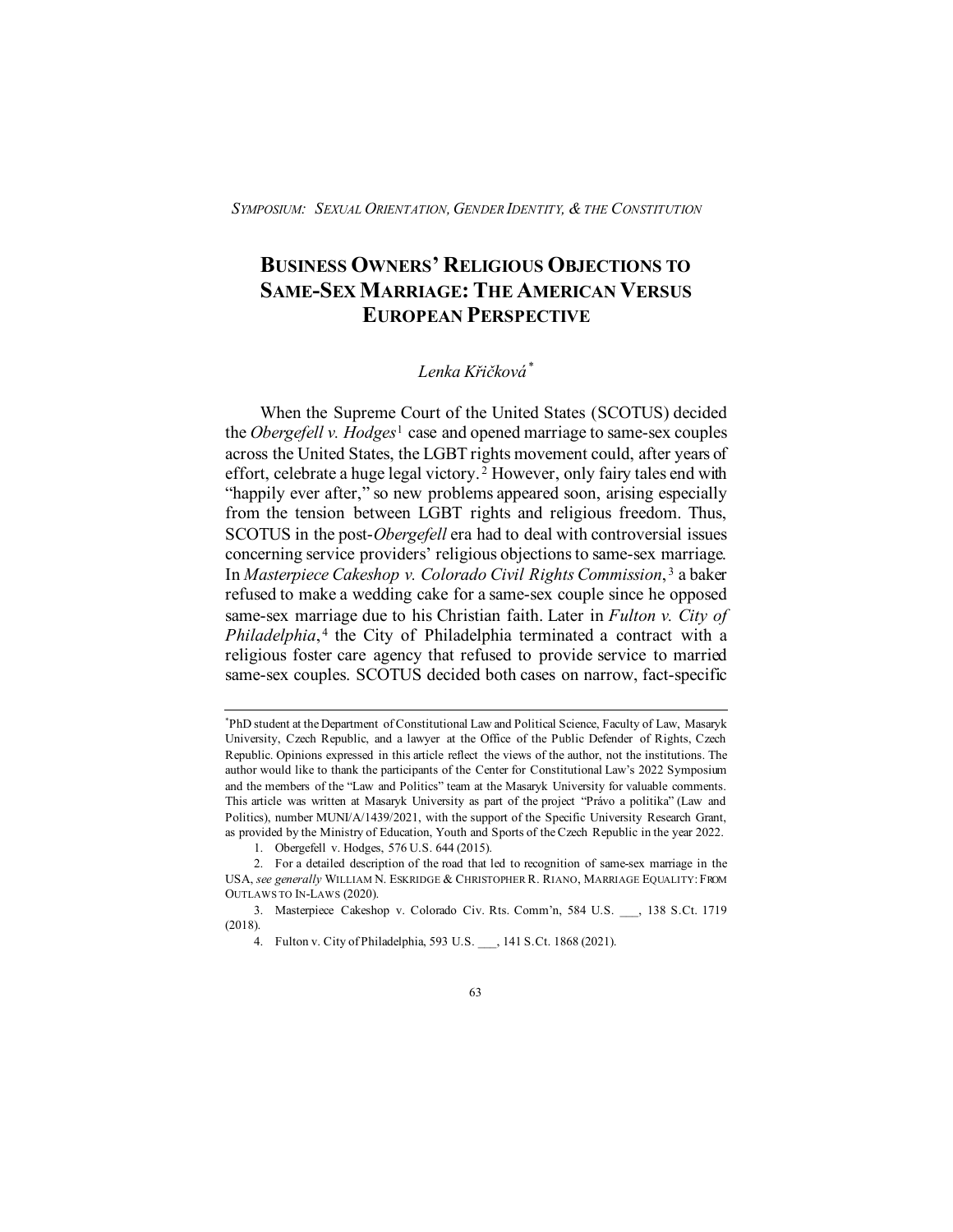between religious rights and antidiscrimination protection of same-sex couples.

In early 2022, SCOTUS took up *303 Creative LLC v. Elenis*, [5](#page-1-0) a new case concerning a religious web designer who does not want to design websites for same-sex weddings. This gives SCOTUS an opportunity to revisit issues that first appeared in *Masterpiece Cakeshop*. Before SCOTUS hears the new case, it might be beneficial for lawyers to look around because foreign courts have dealt with similar cases as well. In particular, *Masterpiece Cakeshop* has its counterpart in the *Lee v. Ashers Baking Company*[6](#page-1-1) judgment delivered by the Supreme Court of the United Kingdom which, unlike SCOTUS, did not shy away from addressing the substance of the problem.

This Article focuses on the *Masterpiece Cakeshop* and *Ashers Baking Company* cases, involving bakers whose religious objections to same-sex marriage led them to refuse to sell cakes to gay customers. [7](#page-1-2) The Article discusses several common ideas appearing in these cases, <sup>[8](#page-1-3)</sup> mainly the need to distinguish between the message and the messenger when applying antidiscrimination law and the role of fundamental rights in the assessment. Based on this analysis, the Article then suggests general steps for courts to follow when dealing with similar issues in the future.

## I. WHAT HAPPENED?

*Masterpiece Cakeshop* is a well-known American case that has been widely discussed in the media and academia.<sup>[9](#page-1-4)</sup> In a nutshell, a devout Christian, Jack Phillips, who makes artistic cakes and owns the Masterpiece Cakeshop bakery, refused to create a wedding cake for a same-sex couple. The Colorado Civil Rights Commission later sanctioned

<span id="page-1-0"></span><sup>5.</sup> 303 Creative LLC v. Elenis, 6 F.4th 1160 (10th Cir. 2021), *cert. granted*, 2022 WL 515867 (mem.) (U.S. Feb. 22. 2022) (No. 21-476).

<sup>6.</sup> Lee v. Ashers Baking Company Ltd., [2018] UKSC 49 (UK).

<span id="page-1-2"></span><span id="page-1-1"></span><sup>7.</sup> Parts of this article have previously been published in Czech as Lenka Křičková, *Dorty a Diskriminace - Příklady Střetu Svobody a Rovnosti v Zahraniční Judikatuře*, *in* PRÁVO NA ROVNÉ ZACHÁZENÍ: DESET LET ANTIDISKRIMINAČNÍHO ZÁKONA 211–223 (Martin Šmíd ed., 2020).

<span id="page-1-3"></span><sup>8.</sup> For a more comprehensive comparative analysis of these cases, *see* René Reyes, Masterpiece Cakeshop *and* Ashers Baking Company*: A Comparative Analysis of Constitutional Confections*, 16 STAN. J. CIV.RTS.CIV.LIB. 113–46 (2020); Rex Ahdar & Jessica Giles, *The Supreme Courts' Icing on the Trans-Atlantic Cakes*, 9 OX. J.L. RELIGION 212–28 (2020).

<span id="page-1-4"></span><sup>9</sup>*. See*, *e.g.*, Mark Movsesian, Masterpiece Cakeshop *and the Future of Religious Freedom*, 42 HARV. J.L. PUB. POL'Y 711–50 (2019); David N. Saperstein, Masterpiece Cakeshop: *Impact on the Search for Common Ground*, *in* RELIGIOUS FREEDOM, LGBT RIGHTS, AND THE PROSPECTS FOR COMMON GROUND 479–98 (William N. Eskridge & Robin Fretwell Wilson eds., 2019).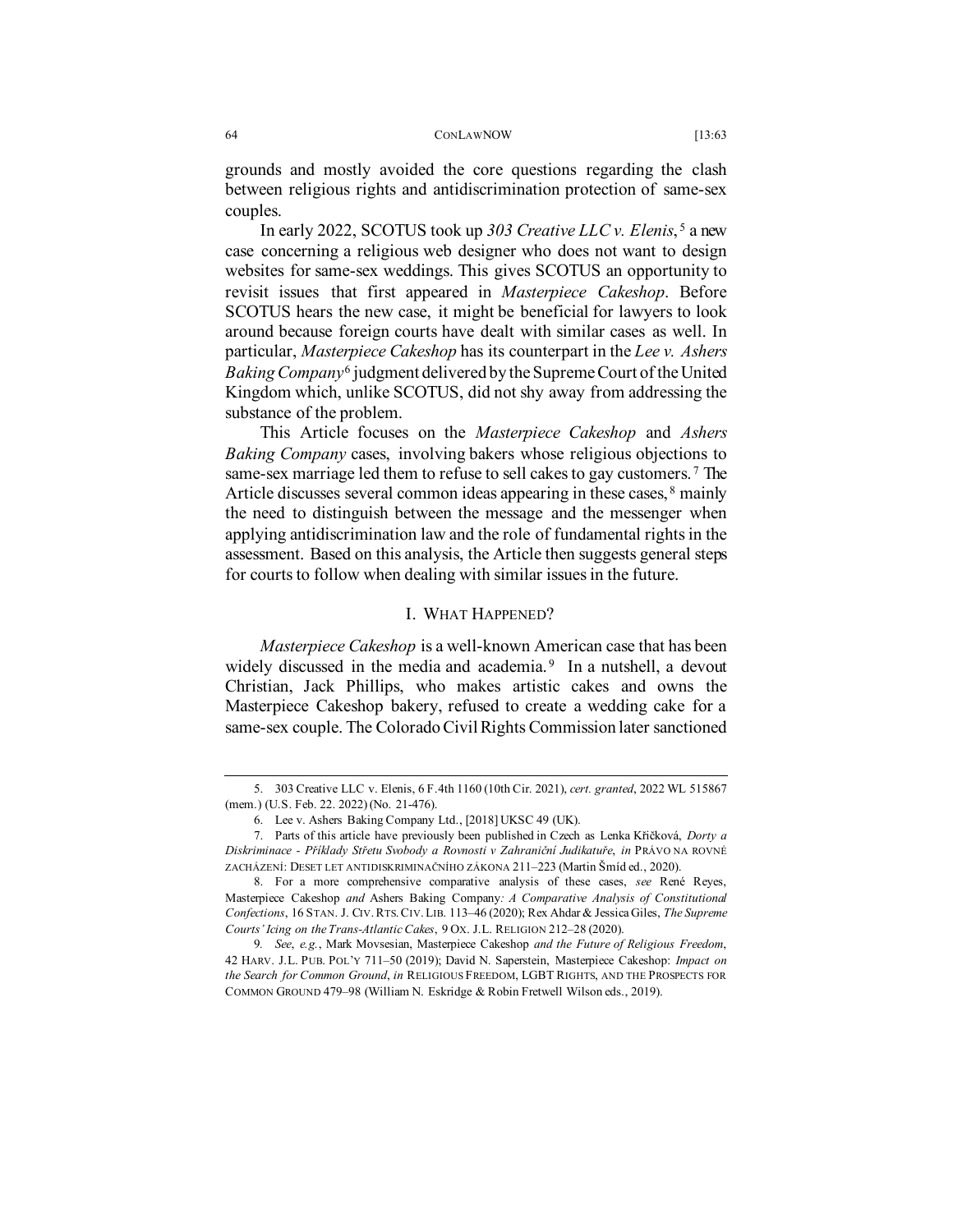Phillips for sexual orientation discrimination. Eventually, SCOTUS concluded that the Commission violated the Free Exercise Clause of the First Amendment by showing impermissible hostility towards the religious beliefs of Phillips who was entitled to a neutral and respectful consideration of his claims.

The British *Ashers Baking Company* case may be less familiar to American audiences. The McArthurs, married spouses, are Christians who own Ashers Baking Company, a family-run bakery in Northern Ireland. They sell, among other things, cakes with a graphic design of the customer's choice. Gareth Lee is a gay man who volunteers for the LGBT organization QueerSpace. In 2014, he was invited to a party and decided to bring a cake from Ashers Baking Company with him. As efforts to legalize same-sex marriage in Northern Ireland took place at the time, he ordered a cake with a picture of the cartoon characters Bert and Ernie, the QueerSpace logo and a sign saying "support gay marriage." The McArthurs initially accepted the order, but ultimately cancelled it because of their religious objection to same-sex marriage.

Lee obtained the cake elsewhere but felt discriminated by the McArthurs and sued them. Both the County Court in Northern Ireland<sup>10</sup> and the Court of Appeal in Northern Ireland<sup>[11](#page-2-1)</sup> classified the McArthurs' conduct as discrimination. The McArthurs challenged the decisions in the Supreme Court of the United Kingdom (UKSC), which faced the question whether the McArthurs discriminated against Lee and if so, what role their fundamental rights played in the case.

In its reasoning, the UKSC first addressed possible sexual orientation discrimination. Direct discrimination under the applicable law means treating a person less favorably than others based on a protected characteristic such as sexual orientation. However, the UKSC opined that the McArthurs did not refuse to serve Lee because of his sexual orientation, but because of the sign on the cake, of which they disapproved. They would not have baked the same cake for any other customer regardless of sexual orientation. Moreover, the reason for the refusal was not indissociable from sexual orientation. On the contrary, anyone can support same-sex marriage. For similar reasons, the UKSC also dismissed the associative discrimination claim, as the McArthurs did not take Lee's relationship to the gay community into account in any way, but objected merely to the cake he requested. Thus, the UKSC found no discrimination on the grounds of sexual orientation.

<sup>10.</sup> Lee v. Ashers Baking Company Ltd., [2015] NI Cty 2 (N. Ir.).

<span id="page-2-1"></span><span id="page-2-0"></span><sup>11.</sup> Lee v. Ashers Baking Company Ltd., [2016] NICA 39 (N. Ir.).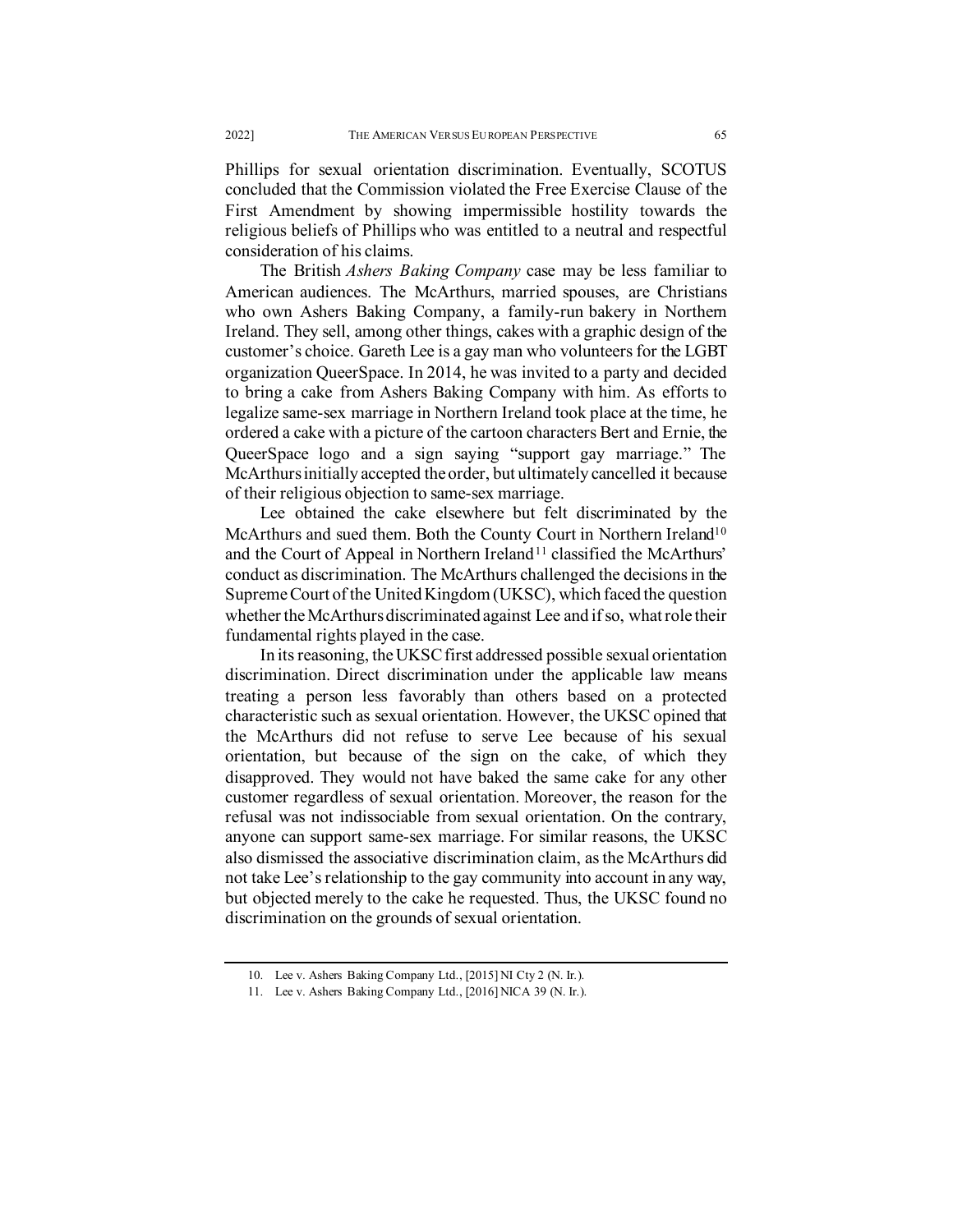#### 66 CONLAWNOW [13:63]

The UKSC then considered possible discrimination on the basis of political opinion, which belongs among prohibited grounds of discrimination in Northern Ireland. The UKSC held that support for samesex marriage undoubtedly constituted a political opinion and its holders were therefore protected by antidiscrimination law. The UKSC pointed out that the idea of distinguishing whether the McArthurs refused Lee's order because of his political opinion or because of the message on the cake could apply in this situation as well. Nevertheless, the UKSC acknowledged that in this scenario, political opinion may be indissociable from a particular customer (i.e. if a baker refuses to make a cake with a sign expressing a particular political opinion, the customers holding this opinion will not be served). Since the McArthurs' conduct seen from this perspective might theoretically amount to discrimination based on political opinion, the UKSC went on to assess the role of the McArthurs' fundamental rights, namely their freedom of religion and freedom of expression protected under Articles 9 and 10 of the European Convention on Human Rights. [12](#page-3-0)

The UKSC held that freedom of religion included the freedom not to manifest one's religion. Similarly, freedom of expression allows an individual to choose whether to express an opinion or not. Therefore, the McArthurs could not be compelled to produce the cake if they deeply disagreed with the message it conveyed. And it is irrelevant whether third parties would have understood the sign on the cake to mean that the McArthurs themselves supported same-sex marriage. The state would interfere with the McArthurs fundamental rights if it forced them to make the cake Lee wanted. Such interference would have to be sufficiently justified, which the UKSC did not find in the case at hand. Thus, the UKSC reversed the lower courts' judgments because discrimination did not occur. [13](#page-3-1)

Lee appealed to the European Court of Human Rights<sup>[14](#page-3-2)</sup> that had a chance to review the UKSC's decision and examine whether individual rights guaranteed by the European Convention on Human Rights had been breached. But the European Court of Human Rights has recently found the complaint inadmissible because Lee had not explicitly invoked his Convention rights in the previous proceedings and had thus failed to meet

<span id="page-3-2"></span><span id="page-3-1"></span><span id="page-3-0"></span><sup>12.</sup> A human rights catalogue binding within the Council of Europe, which is an international organization of most European states.

<sup>13.</sup> [2018] UKSC 49.

<sup>14.</sup> An international court that interprets the European Convention on Human Rights.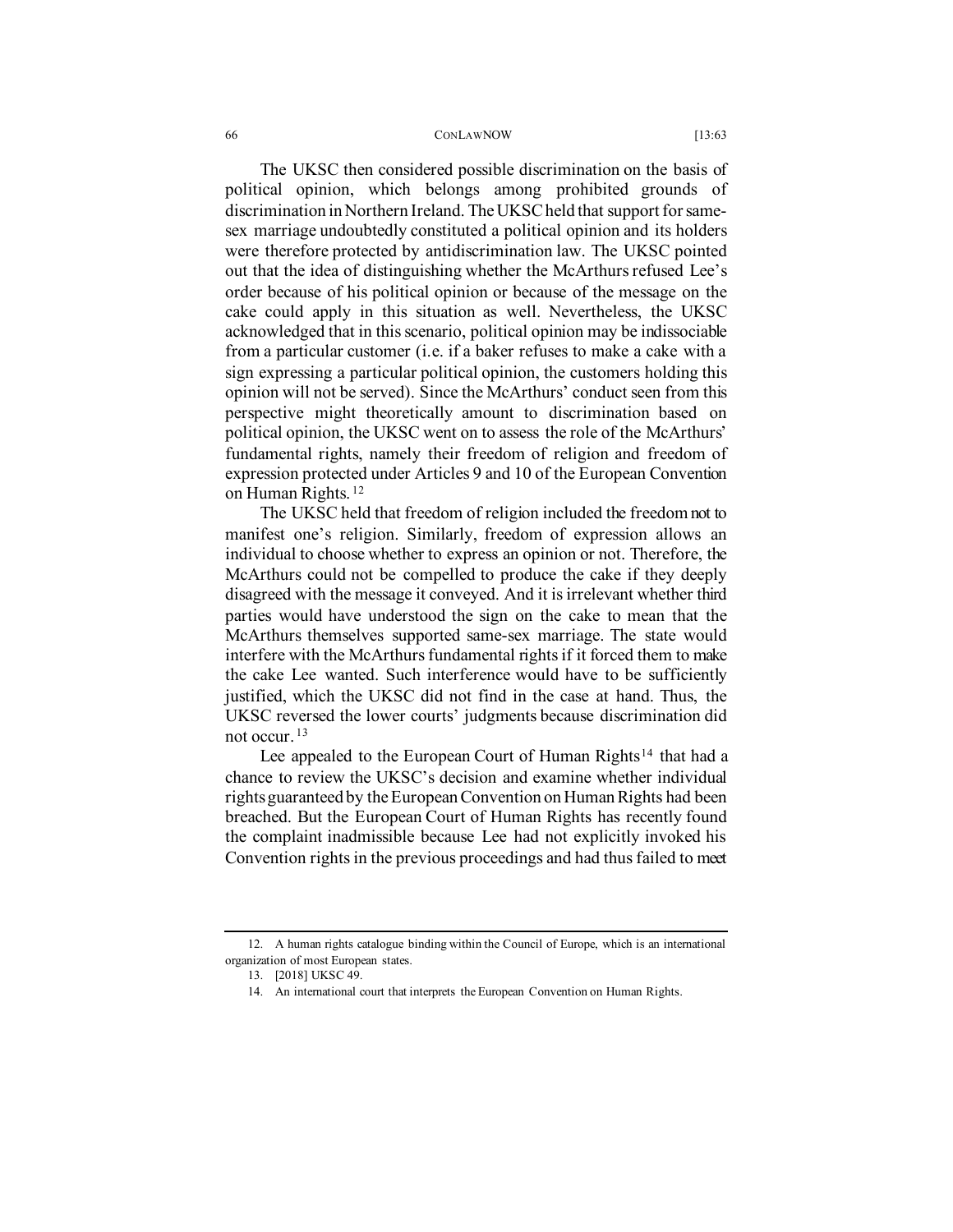the conditions for admissibility by not exhausting domestic remedies first. [15](#page-4-0)

# II.WHAT ARE THE TAKEAWAYS?

The biggest difference between the American and the British cases, which makes any comparison more difficult, is that only the *Ashers Baking Company* judgment deals directly with the core issue of religious objections to same-sex marriage. In this respect, the *Masterpiece Cakeshop* decision appears timid, as SCOTUS did not find the will or courage to address the merits of the case. This minimalist approach, which can rightly be criticized, [16](#page-4-1) seems striking considering that SCOTUS itself, knowing the question presented, chose to hear this particular case by granting a writ of certiorari. On the other hand, the decision can also be interpreted as a good example of judicial self-restraint. Having found the grounds for reversing the challenged decision, SCOTUS did not disclose how it would have viewed the case had the original proceedings not been tainted by procedural defects. Especially with the divide between conservative and liberal justices, which at the time often led to a 5-4 vote in controversial cases, it becomes easier to understand the willingness of justices on both sides to agree on the lowest common denominator in order to avoid another ideological clash. [17](#page-4-2)

The UKSC's judgment is much more revealing, but it is not perfect either. The unanimous decision penned by Lady Hale appears straightforward and clearly reasoned at first sight. On closer examination, however, it has some weaknesses that will be mentioned below. Moreover, the European Court of Human Rights in the end chose a similarly cautious approach as SCOTUS and dodged the bullet of answering the substantive questions by holding the complaint inadmissible. Although the European Court of Human Rights regularly employs the principle of subsidiarity and requires that the domestic remedies be exhausted first, its strict and arguably formalistic decision in *Lee v. United Kingdom* still caused some disappointment. [18](#page-4-3)

<sup>15.</sup> Lee v. United Kingdom, Eur. Ct. H.R. (2022) no. 18860/19.

<span id="page-4-1"></span><span id="page-4-0"></span><sup>16</sup>*. See* Richard A. Epstein, *Symposium: The Worst Form of Judicial Minimalism— Masterpiece Cakeshop Deserved a Full Vindication for its Claims of Religious Liberty and Free Speech*, SCOTUSBLOG (June 4, 2018), [https://www.scotusblog.com/2018/06/symposium-the-worst](https://www.scotusblog.com/2018/06/symposium-the-worst-form-of-judicial-minimalism-masterpiece-cakeshop-deserved-a-full-vindication-for-its-claims-of-religious-liberty-and-free-speech/)[form-of-judicial-minimalism-masterpiece-cakeshop-deserved-a-full-vindication-for-its-claims-of](https://www.scotusblog.com/2018/06/symposium-the-worst-form-of-judicial-minimalism-masterpiece-cakeshop-deserved-a-full-vindication-for-its-claims-of-religious-liberty-and-free-speech/)[religious-liberty-and-free-speech/.](https://www.scotusblog.com/2018/06/symposium-the-worst-form-of-judicial-minimalism-masterpiece-cakeshop-deserved-a-full-vindication-for-its-claims-of-religious-liberty-and-free-speech/) 

<span id="page-4-3"></span><span id="page-4-2"></span><sup>17.</sup> In doing so, however, the liberal justices missed the opportunity to form a majority and address the underlying questions, while Justice Kennedy was still available as the possible swing vote in favor of LGBT rights.

<sup>18</sup>*. See* Natalie Alkiviadou, *A Missed Opportunity for LGBTQ Rights*, VERFASSUNGSBLOG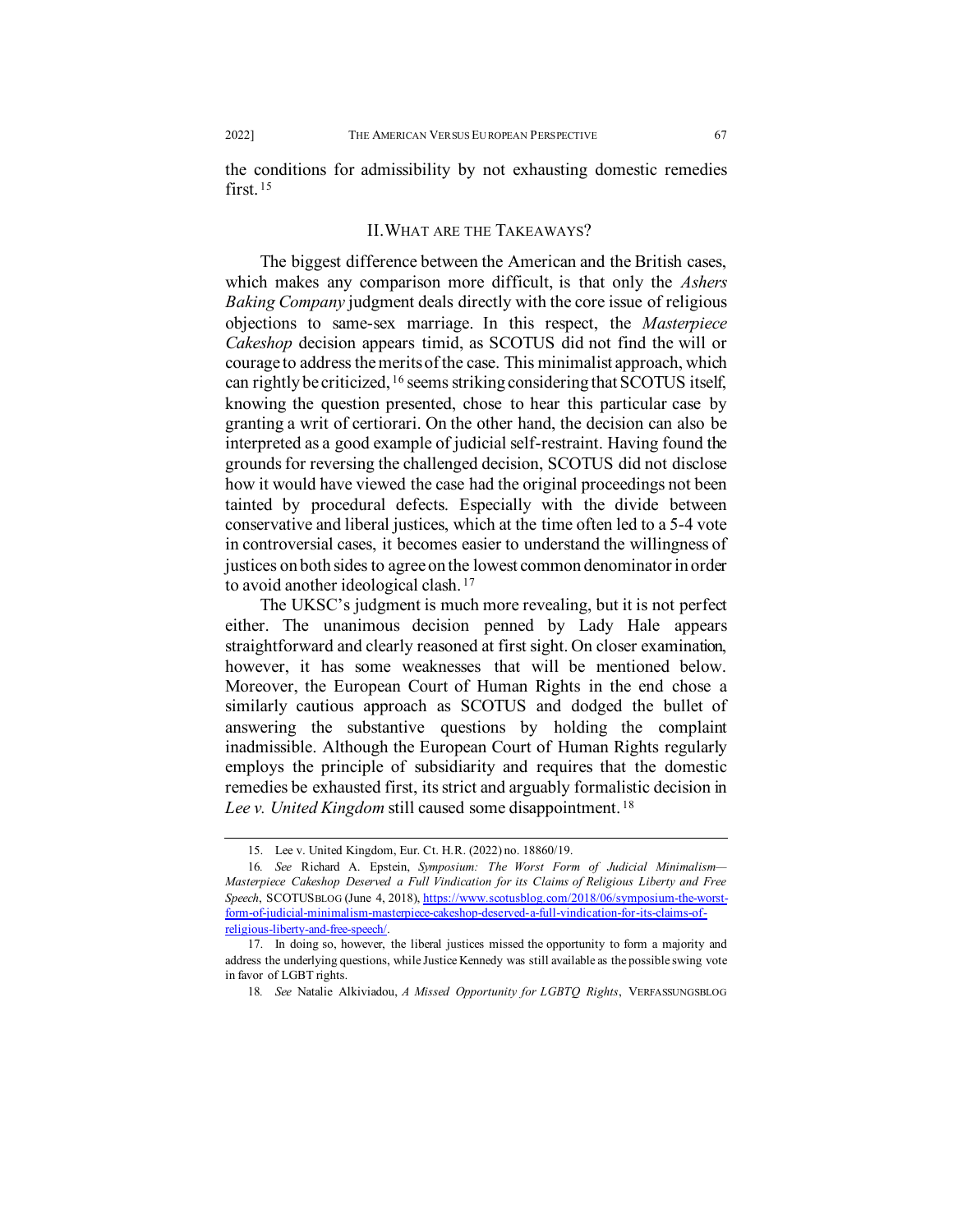#### 68 CONLAWNOW [13:63]

Despite the different approaches of SCOTUS and the UKSC, both opinions include interesting ideas that might help courts deciding similar cases in the future. The next part elaborates on a couple of important common themes that emerged from the two cases.

## *A. Message v. Messenger*

Regarding discrimination, the UKSC came up with a powerful idea that it should be distinguished whether the bakers refused to fulfill the order because of the sign on the cake or because of the customer's personal characteristic which constitutes a prohibited discriminatory ground. [19](#page-5-0) Only the latter situation could amount to discrimination. In other words, when thinking about possible sexual orientation discrimination, the question is if the bakers would have made the same cake for a customer who is not gay. If so, they would have treated customers unequally on the grounds of sexual orientation and thus committed direct discrimination. The same thought process applies to discrimination based on political opinion. The SCOTUS justices touched upon this point, too, when they considered how the Colorado Civil Rights Commission treated other cases resembling Phillips'. Around the time the Commission sanctioned Phillips, it did not find discrimination in three similar cases in which other bakers did not serve William Jack who ordered cakes with images and text conveying disapproval of same-sex marriage. The majority opinion interpreted this different treatment as a sign of the Commission's hostility towards Phillips' religion. On the contrary, dissenting Justice Ginsburg as well as concurring Justice Kagan thought these cases might have been justifiably distinguished because Phillips refused to create a wedding cake for the same-sex couple due to their sexual orientation, while the other bakers did not serve the customer because of the particular design of the cake he ordered.

Thus, both the American and the British decisions involve some emphasis on the difference between objecting to a message (the cake) and to a messenger (the customer). This idea is entirely logical and consistent with the primary purpose of prohibiting discrimination, i.e. to protect individuals from being treated less favorably because of personal characteristics that they typically cannot choose or change (e.g. race,

<sup>(2022),</sup> [https://verfassungsblog.de/a-missed-opportunity-for-lgbtq-rights/;](https://verfassungsblog.de/a-missed-opportunity-for-lgbtq-rights/) Tom Lowenthal, Lee v. UK: *Exhausting Domestic Remedies*, OXFORD HUMAN RIGHTS HUB (2022), [https://ohrh.law.ox.ac.uk/lee-v-uk-exhausting-domestic-remedies/.](https://ohrh.law.ox.ac.uk/lee-v-uk-exhausting-domestic-remedies/) 

<span id="page-5-0"></span><sup>19</sup>*. See also* Eugenio Velasco Ibarra, Lee v. Ashers Baking Company Ltd.*: The Inapplicability of Discrimination Law to an Illusory Conflict of Rights*, 83 MOD. L. REV. 190–201 (2020).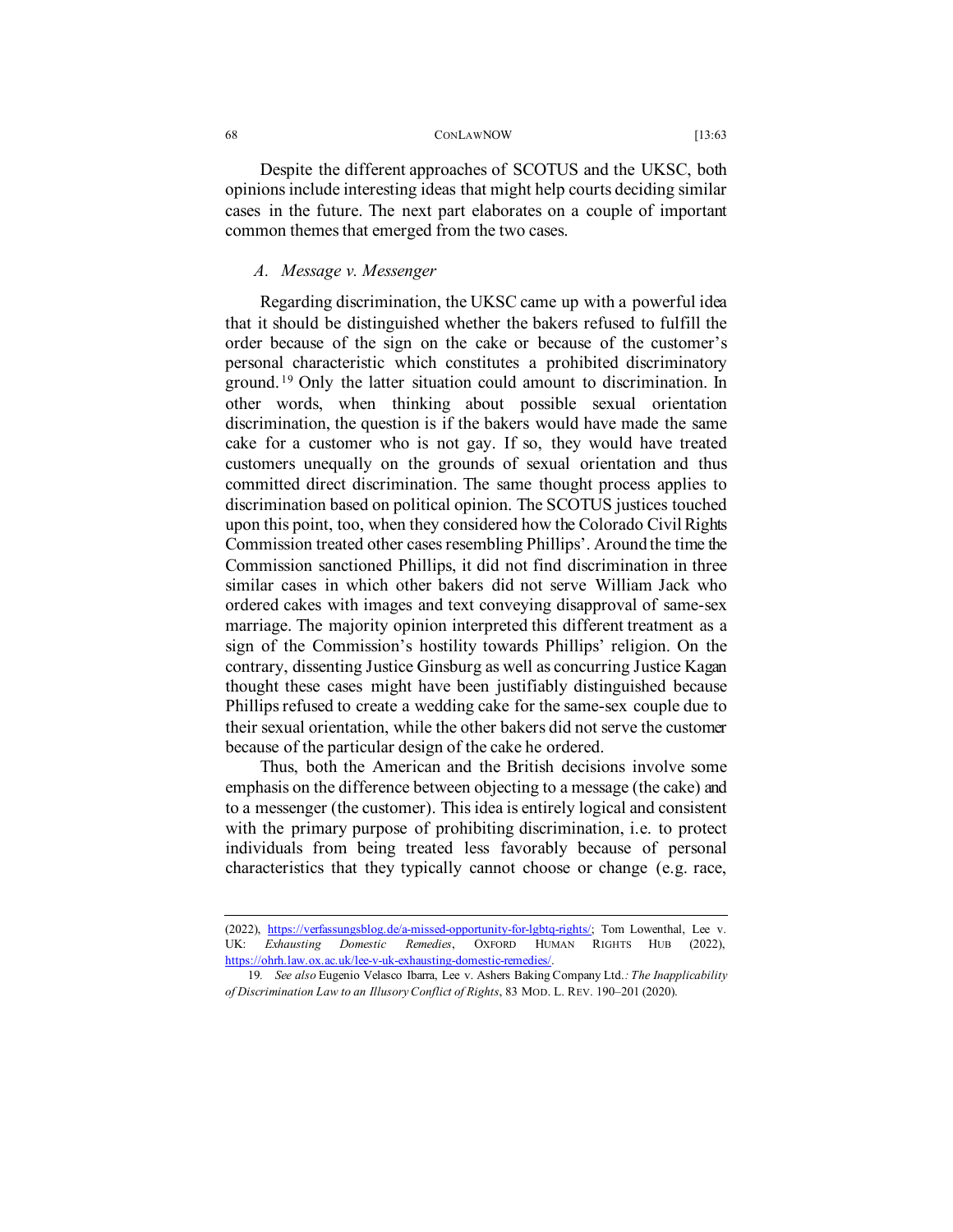gender, and sexual orientation). But the cases also show how complicated it might become to apply this principle in practice.

In *Ashers Baking Company*, the lower courts' decisions illustrate the difficulties well. First, the trial court compared the situation of a gay man demanding a cake to promote same-sex marriage with that of a straight man demanding a cake to promote conventional marriage. With this choice of comparator, it makes sense that the trial court found less favorable treatment based on sexual orientation because only one of the customers in question would have been served. Second, the appellate court reasoned that same-sex marriage is so closely tied to the LGBT community that refusing to bake a cake supporting it actually means treating people less favorably due to their sexual orientation.

In *Masterpiece Cakeshop*, the justices did not agree whether the situations of Phillips and the other bakers could be distinguished. Justice Kagan and Justice Gorsuch, in their concurring opinions, closely examined this issue. [20](#page-6-0) Justice Kagan argued that Phillips refused to serve the same-sex couple based on their sexual orientation because he would have made a wedding cake for an opposite-sex couple. Justice Gorsuch thought the cake was the problem, not the customers' sexual orientation. He argued that Phillips did not refuse to bake any cake, but a cake for a same-sex wedding, which he would sell to nobody regardless of their sexual orientation. This dispute between Justice Gorsuch and Justice Kagan shows that the solution changes depending on how broadly or specifically the cake in question is defined (whether it is just a cake, a wedding cake, or a cake for a same-sex wedding) and what exactly the cake in a particular case is supposed to look like.

To sum up, the idea that business owners can refuse certain orders due to their content but not due to the customer's personal protected characteristics (such as sexual orientation) attracted the attention of both courts, with the UKSC making it the foundation of its reasoning. Simply put, this means business owners should generally be able to choose what services to provide, but not to whom. Clearly, it is sometimes hard to define the message and the messenger under the specific facts and recognize which one caused the religious objection or whether they are inextricably linked. Nevertheless, the principle still seems very helpful when deciding if discrimination could possibly occur or not.

<span id="page-6-0"></span><sup>20</sup>*. See also* John Corvino, *"The Kind of Cake, Not the Kind of Customer": Masterpiece, Sexual-Orientation Discrimination, and the Metaphysics of Cakes*, 46 PHIL. TOPICS 1–19 (2018).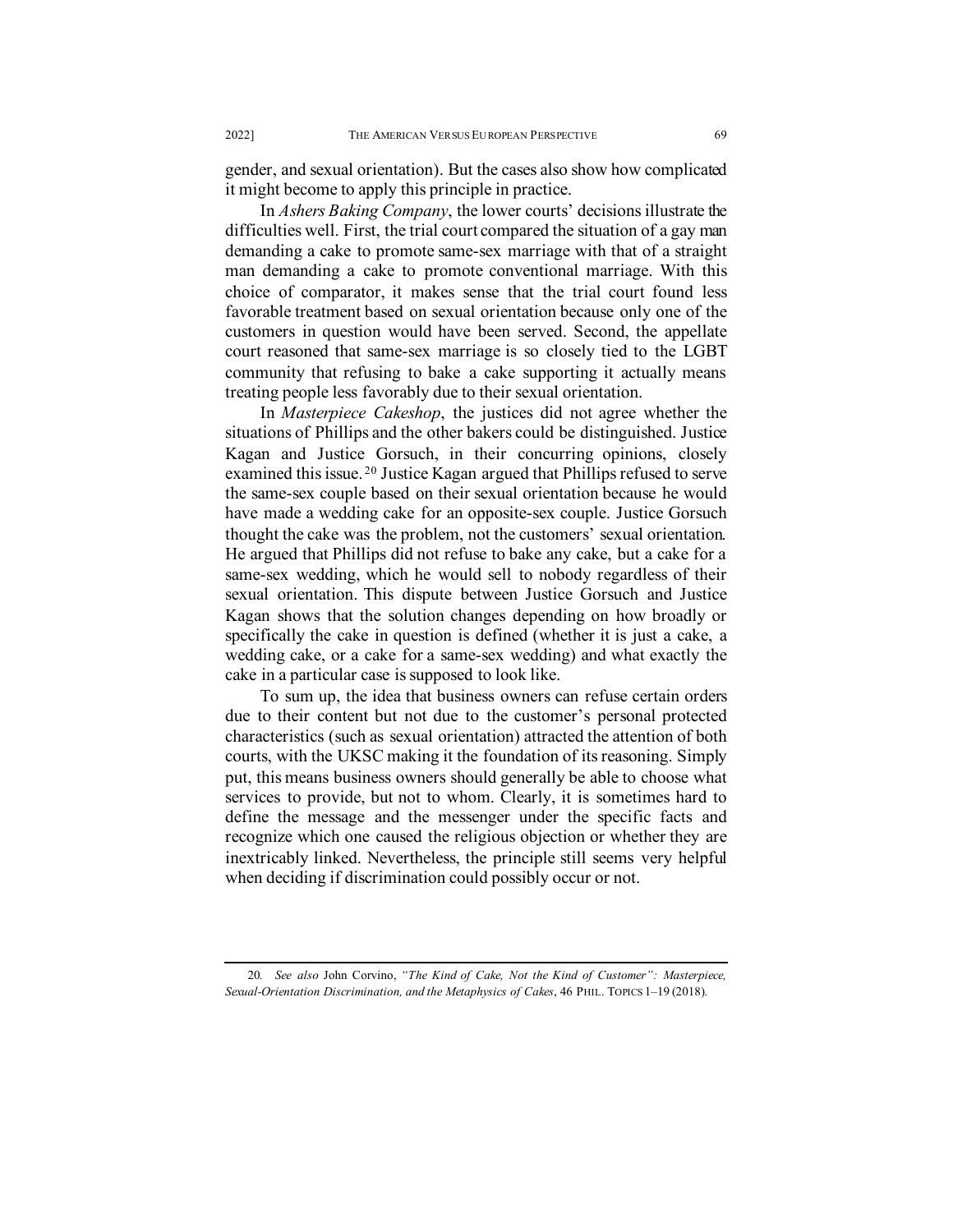# *B. Bakers' Fundamental Rights*

Even if bakers treat customers less favorably on the basis of a protected personal characteristic, the bakers' fundamental rights might stand in the way of classifying their conduct as discrimination. The first fundamental right that comes to mind is probably freedom of religion. Maybe surprisingly, however, freedom of speech proved to be equally or more important in the analyzed cases.

SCOTUS did not directly address the possibility of exempting the baker from the obligation to serve the same-sex couple in *Masterpiece Cakeshop*, so it did not have to choose between applying the Free Exercise Clause or the Free Speech Clause of the First Amendment. Since SCOTUS expressly mentioned the general rule that religious objections cannot justify discriminating against people with a protected characteristic, it would seem that the religious freedom argument by itself would have failed. Indeed, this argument had not been expected to succeed by the experts before the *Masterpiece Cakeshop* decision was issued, [21](#page-7-0) nor was it a central claim in the petitioner's brief which focused a little more on the free speech aspect.<sup>[22](#page-7-1)</sup> Specifically, the petitioner relied on the compelled speech doctrine and argued he could not be forced to create a custom artistic wedding cake if it conflicted with his beliefs. Although the majority opinion does not provide any clear guidance on this issue, Justice Thomas discussed it in more detail in his concurring opinion where he explained why the prohibition of compelled speech should apply and how it should lead to strict scrutiny of the state's actions. Additionally, SCOTUS chose to focus exclusively on the issue of compelled speech in the new *303 Creative LLC v. Elenis* case that it is about to hear.

The UKSC relied on both freedom of religion and freedom of expression. Possibly inspired by American jurisprudence, the UKSC applied the compelled speech doctrine to these rights and reasoned that nobody should be forced into an expression (religious or not) they deeply disagree with. [23](#page-7-2) In the European context, this approach is rather novel, so the UKSC could not rely on extensive previous case law. [24](#page-7-3) It is also

<sup>21</sup>*. See* Movsesian, *supra* note 9, at 719–20.

<span id="page-7-1"></span><span id="page-7-0"></span><sup>22</sup>*. See* Brief for Petitioners, Masterpiece Cakeshop v. Colorado C.R. Comm'n, 138 S.Ct. 1719 (2018) (No. 16-111), 2017 WL 3913762.

<span id="page-7-3"></span><span id="page-7-2"></span><sup>23.</sup> For the pros and cons of the compelled speech doctrine application in this case, *see* Jacob Rowbottom, *Cakes, Gay Marriage and the Right against Compelled Speech*, U.K. CONST. L. ASS'N (2018), [https://ukconstitutionallaw.org/2018/10/16/jacob-rowbottom-cakes-gay-marriage-and-the](https://ukconstitutionallaw.org/2018/10/16/jacob-rowbottom-cakes-gay-marriage-and-the-right-against-compelled-speech%20/)[right-against-compelled-speech /.](https://ukconstitutionallaw.org/2018/10/16/jacob-rowbottom-cakes-gay-marriage-and-the-right-against-compelled-speech%20/)

<sup>24.</sup> To support its conclusion, the UKSC cites, inter alia, case law of the European Court of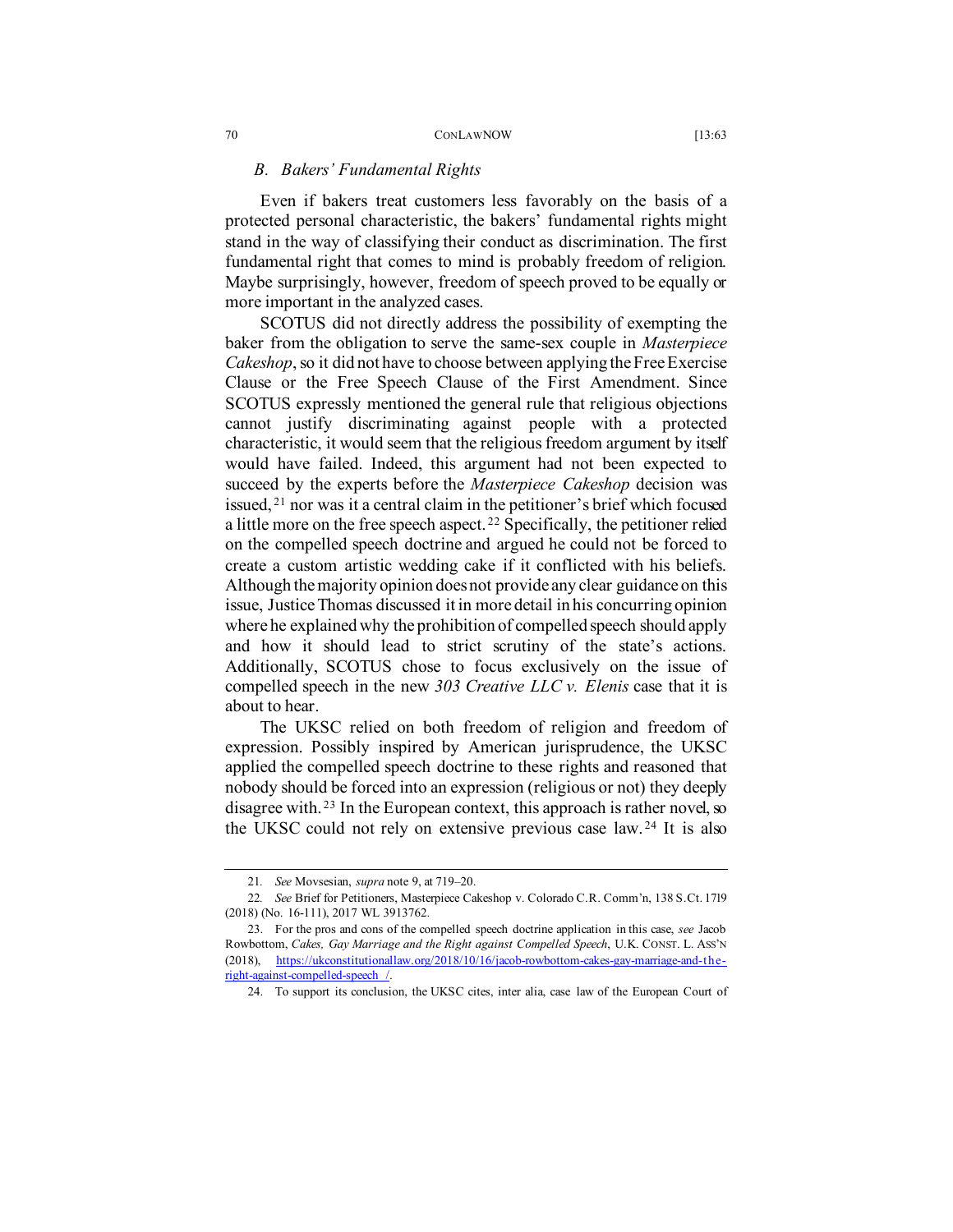questionable how well the compelled speech doctrine fits with the religious aspect of the case. Surely, freedom of religion includes a choice to hold or not to hold religious beliefs as well as to practice or not to practice a religion in public. But the UKSC did not explain how these rights would be affected in the case at hand. After all, the McArthurs were not compelled to engage in any religious act, since baking a cake could hardly be considered an exercise of faith. If anything, they were compelled to communicate a particular message. Therefore, it seems logical to focus primarily on the freedom of expression in this situation.

Furthermore, the UKSC did not require the message on the cake to be attributed to the McArthurs. An outside observer would probably understand that the sign on the cake expresses an opinion of the customer, not the bakers. [25](#page-8-0) No one forced the McArthurs to endorse same-sex marriage. According to the UKSC, the mere process of baking the cake interfered with the McArthurs' fundamental rights. Unfortunately, the UKSC did not explain why it opted for this, rather strict, solution. Moreover, the UKSC did not consider if the McArthurs would actually have to make the cake themselves. First, the image on the cake was only supposed to be a copy of the customer's design, so the bakers' personal input would have been minimal. Second, the McArthurs employed 65 people (not all Christians) some of whom could have made the cake without any religious objections. Indeed, requiring some degree of personal contribution (e.g. in case of an artistic custom-made cake or a hand-written message) might limit the exemptions based on prohibition of compelled speech in a desirable way.

Ultimately, the fundamental rights argumentation led the UKSC to allow the bakers' religious objection to prevail over the protection of same-sex couples. SCOTUS did not expressly rule this option out either. Allowing such an exemption from antidiscrimination law creates a challenge of keeping it restrictive enough to make sure that the business owners will not abuse it to normalize discrimination. Unfortunately, the courts identified the conflicting values at stake but did not attempt to balance them.

Last but not least, an aspect both courts almost completely ignored in their reasoning is the relationship between legal entities and fundamental rights. The decisions focus mainly on the bakers as

Human Rights, but the cited judgment addresses only freedom of religion, not compelled speech. In particular, the case concerns Members of Parliament who were forced to take their oath of office referencing the Gospels. *See* Buscarini, et al. v. San Marino, Eur. Ct. H.R. (1999) No. 24645/94.

<span id="page-8-0"></span><sup>25.</sup> For example, if a mother buys her child a cake that says "Happy Birthday," even the child will understand that the wish on the cake is not from the baker.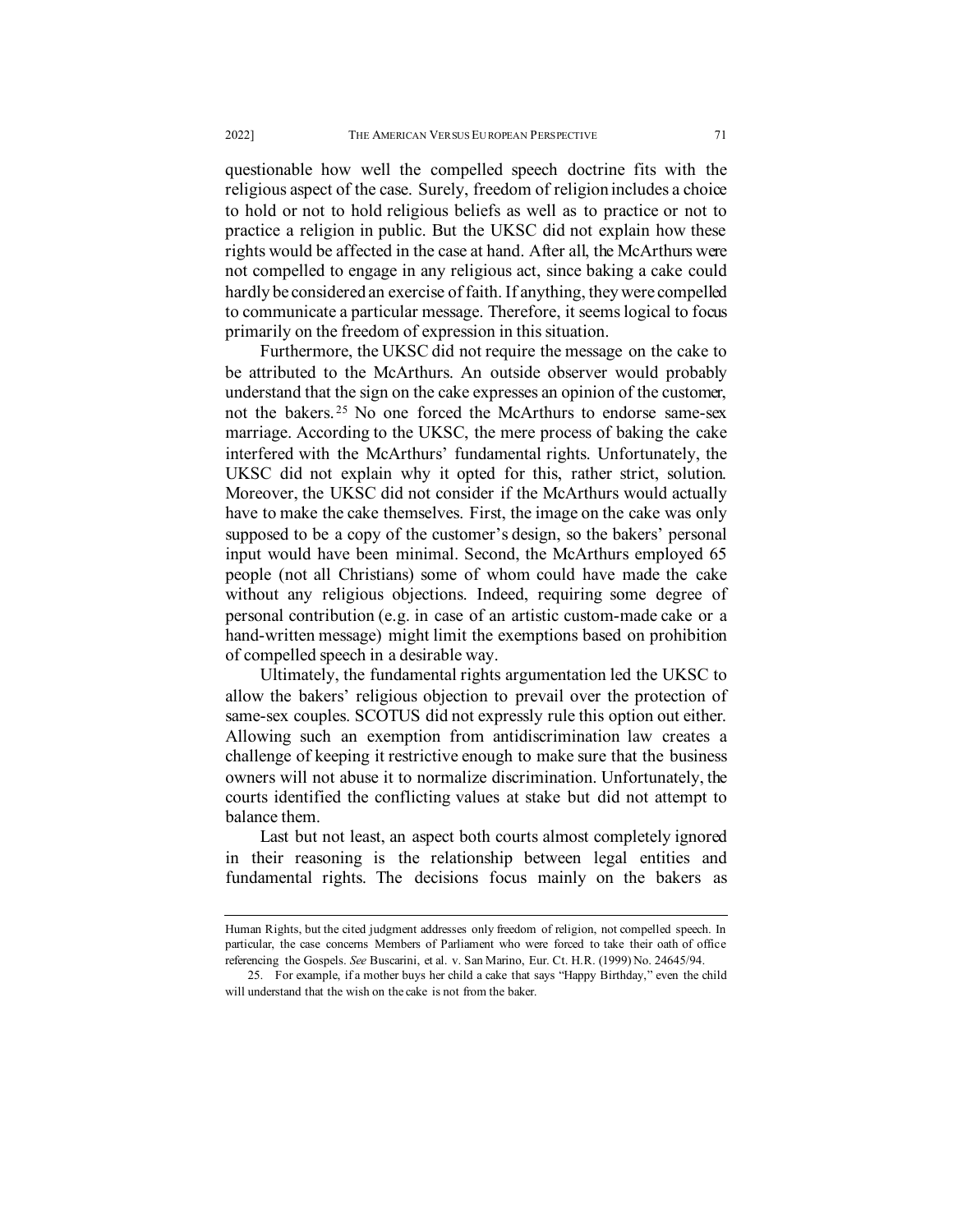#### 72 CONLAWNOW [13:63

individuals, but the cases concern also Masterpiece Cakeshop and Ashers Baking Company. The UKSC only stated that punishing Ashers Baking Company for discrimination would impact the McArthurs as well and interfere with their fundamental rights. [26](#page-9-0) However, that does not resolve the issue whether companies have the same fundamental rights as individual bakers, even rights as personal as freedom of religion. Previous case law suggests that they might, at least to some extent. [27](#page-9-1) But then the question arises as to who determines the religious or other beliefs of a legal entity. In case of a small family business, it is tempting to identify the beliefs of the legal entity with those of its owner, but in a case of a large company such a solutionwould be difficult to imagine. In the future, therefore, courts will need to decide how to attribute fundamental rights to legal entities (or to which ones) when considering possible exemptions from antidiscrimination law.

### III. WHAT NOW?

Although it might not be about cakes next time, problems with business owners' religious objections to same-sex marriage will likely not disappear [28](#page-9-2) and, unless the legislature brings a comprehensive solution, courts will have to deal with it again. Of course, the outcome will depend on the applicable law and the unique facts of the given cases. Nevertheless, the *Masterpiece Cakeshop* and *Ashers Baking Company* decisions can at least provide the courts with some inspiration on how to proceed. Several general steps might help the courts structure their thinking about similar issues in the future.

First, discrimination can only occur when a person is treated less favorably on prohibited discriminatory grounds (like sexual orientation). Thus, courts need to distinguish whether the business owner refuses to fulfill the order because of the product the customer seeks or because of the customer's sexual orientation. In other words, would the business owner accept the exact same order from a customer who is not gay? If so, the business owner might commit discrimination.

Things may get more complicated when the business owner objects to the product which is, however, closely linked with the customer's sexual orientation. This can happen in the wedding context–for example,

<sup>26</sup>*. See also* Ibarra, *supra* note 19, at 200.

<sup>27</sup>*. See* Burwell v. Hobby Lobby, 573 U.S. 682 (2014).

<span id="page-9-2"></span><span id="page-9-1"></span><span id="page-9-0"></span><sup>28.</sup> For examples of similar cases in Europe, *see* Romanița Elena Iordache, *Matters of Individual Conscience or Non-Discriminatory Access to Public Services and Goods?: Denial of Access to Public Goods and Services under the Colours of Religious Ethos*, EUR. EQUAL. L. REV. 30, 31 (2019).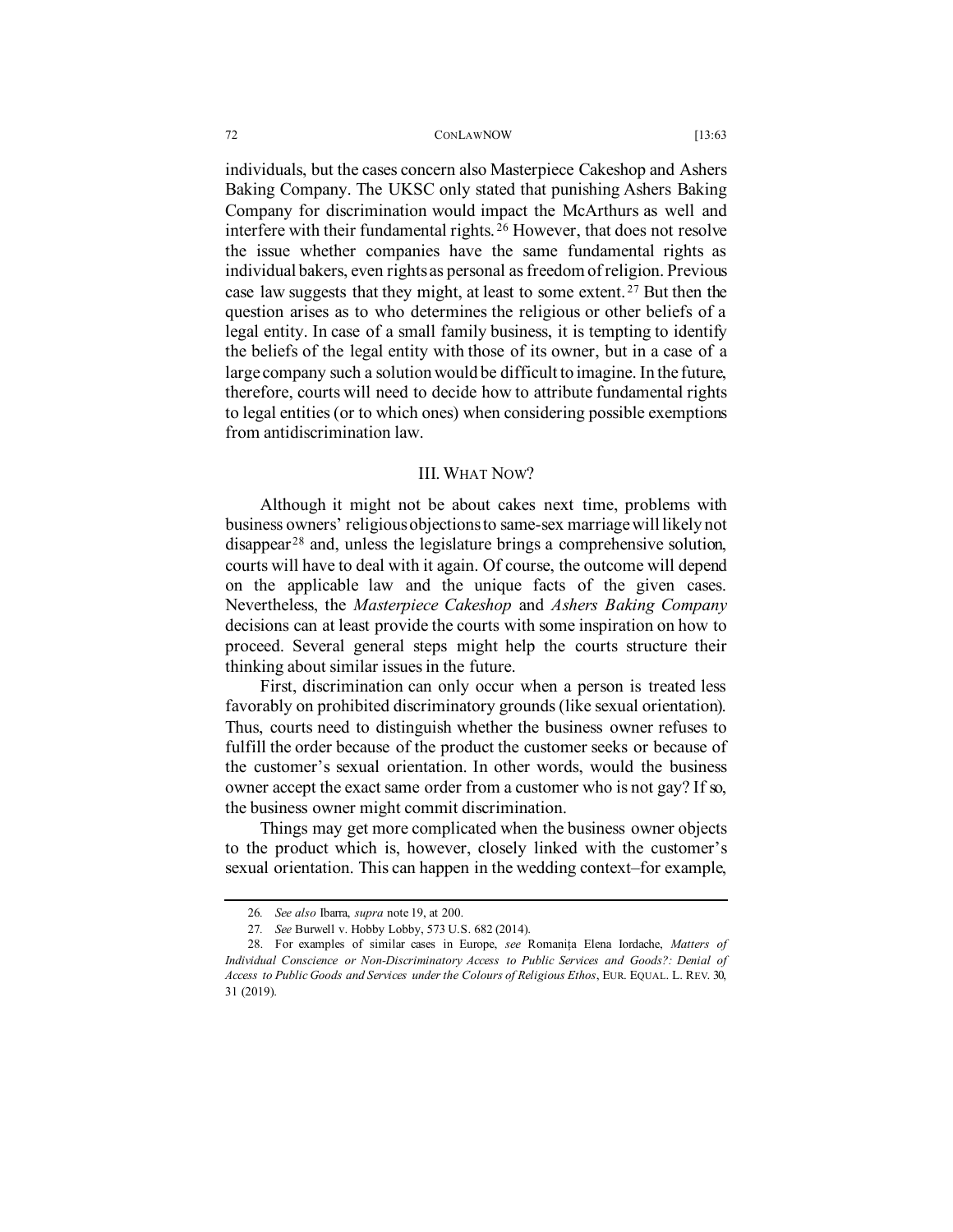probably only a same-sex couple will request a wedding cake with figures of two grooms on it. In that case, sexual orientation remains the reason behind the unequal treatment and courts should view it as possible discrimination. Depending on how strong the link between the product and the customer's sexual orientation is, the discrimination can be either direct if the two factors are inseparable, or at least indirect if the two factors are likely to coincide in vast majority of cases.

Second, courts also need to consider the business owners' fundamental rights, namely their freedom of religion and freedom of expression. If possible, it seems best to employ both in a complementary manner, but the prohibition of compelled speech might play an especially important role here. Additionally, courts should clarify under what circumstances (if at all) companies enjoy these rights. [29](#page-10-0)

Third, the hardest task is to weigh the fundamental rights at stake against antidiscrimination law protecting same-sex couples. The balancing exercise will vary in different countries, be it for instance an appropriate level of scrutiny in the United States or a proportionality test in Europe, but the factors to consider remain the same. In particular, the business owners' fundamental rights should prevail if an outside observer could mistakenly attribute the message (which they so strongly disagree with) to them instead of the customer. Strong arguments favoring business owners also exist when their personal contribution is necessary. That can happen for example if they are asked to be directly involved in the wedding by being present<sup>[30](#page-10-1)</sup> or to create a custom-made artistic product using their unique skills. However, exemptions should only be granted if the business owners cannot delegate the task to one of their employees or subcontract it.<sup>[31](#page-10-2)</sup>

On the contrary, the argument that the same-sex couple can be served elsewhere lacks persuasiveness because it underestimates that, besides the economic consequences, discrimination also involves dignitary harm.<sup>[32](#page-10-3)</sup> Moreover, research shows that discrimination causes a lot of practical

<span id="page-10-0"></span><sup>29.</sup> There might even be some differences depending on the size of the company. For example, Professor Laycock suggests that religious exemptions in the wedding context should not be granted to "large and impersonal businesses," but only to "very small businesses, where the owner is likely to be personally involved in providing any services." Douglas Laycock, *Liberty and Justice for All*, *in*  ESKRIDGE & WILSON, *supra* note 9, at 24, 29.

<span id="page-10-1"></span><sup>30</sup>*. See also* Kent Greenawalt, *Mutual Tolerance and Sensible Exemptions*, *in* ESKRIDGE & WILSON, *supra* note 9, at 102, 107–09.

<span id="page-10-3"></span><span id="page-10-2"></span><sup>31</sup>*. See* Robin Fretwell Wilson, *Bathrooms and Bakers: How Sharing the Public Square Is the Key to a Truce in the Culture Wars*, *in* ESKRIDGE & WILSON, *supra* note 9, at 419–20; Mariëtta D. C. van der Tol, *Conscience and Cakes: Reaffirming the Distinction Between Institutional Duties and Individual Rights*, 9 OXF. J. L. RELIGION 372 (2020).

<sup>32</sup>*. See* Laycock, *supra* note 29, at 29–30.